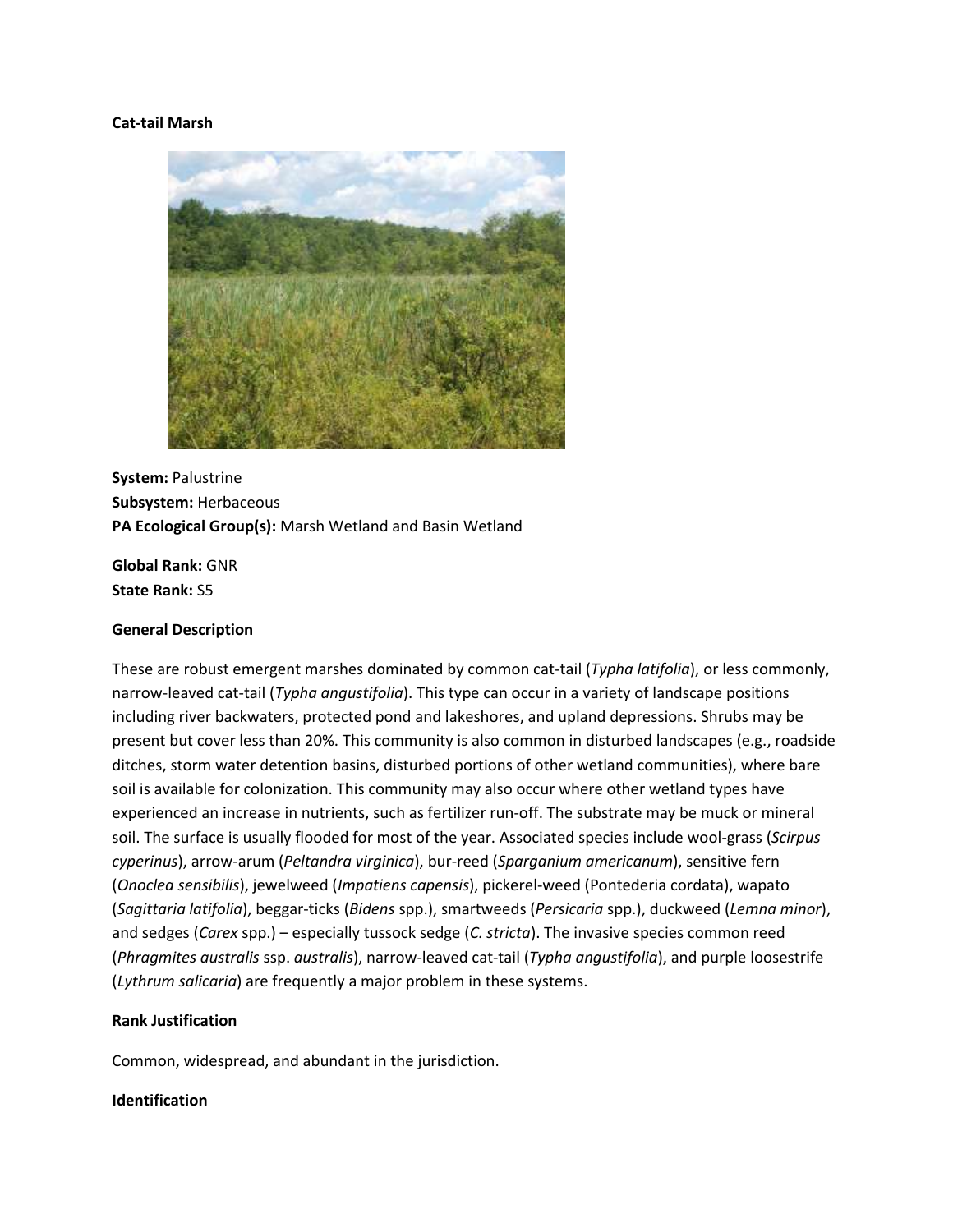- River backwaters, protected pond and lakeshores, and upland depressions
- Often associated with disturbed wetlands
- Substrate may be muck or mineral soil
- Surface is usually flooded for most of the year
- Dominated by common cat-tail (*Typha latifolia*)

# **Characteristic Species**

Herbs

- [Common cat-tail \(](http://www.natureserve.org/explorer/servlet/NatureServe?searchName=Typha+latifolia)*Typha latifolia*)
- [Narrow-leaved cat-tail \(](http://www.natureserve.org/explorer/servlet/NatureServe?searchName=Typha+angustifolia)*Typha angustifolia*)
- Wool-grass (*[Scirpus cyperinus](http://www.natureserve.org/explorer/servlet/NatureServe?searchName=Scirpus+cyperinus)*)
- Bur-reed (*[Sparganium americanum](http://www.natureserve.org/explorer/servlet/NatureServe?searchName=Sparganium+americanum)*)
- Sensitive fern (*[Onoclea sensibilis](http://www.natureserve.org/explorer/servlet/NatureServe?searchName=Onoclea+sensibilis)*)
- Jewelweed (*[Impatiens capensis](http://www.natureserve.org/explorer/servlet/NatureServe?searchName=Impatiens+capensis)*)
- Pickerel-weed (*[Pontederia cordata](http://www.natureserve.org/explorer/servlet/NatureServe?searchName=Pontederia+cordata)*)
- Wapato (*[Sagittaria latifolia](http://www.natureserve.org/explorer/servlet/NatureServe?searchName=Sagittaria+latifolia)*)
- [Beggar-ticks \(](http://www.natureserve.org/explorer/servlet/NatureServe?searchSciOrCommonName=bidens)*Bidens* spp.)
- Tearthumb (*[Persicaria sagittata](http://www.natureserve.org/explorer/servlet/NatureServe?searchName=Polygonum+sagittatum%20)*)
- [Dotted smartweed \(](http://www.natureserve.org/explorer/servlet/NatureServe?searchName=Polygonum+punctatum%20%20)*Persicaria punctata*)
- Mild water-pepper (*[Persicaria hydropiperoides](http://www.natureserve.org/explorer/servlet/NatureServe?searchName=Polygonum%20+hydropiperoides)*)
- Sedge (*[Carex stipata](http://www.natureserve.org/explorer/servlet/NatureServe?searchName=Carex+stipata)*)
- Sedge (*[Carex lurida](http://www.natureserve.org/explorer/servlet/NatureServe?searchName=Carex+lurida)*)
- Sedge (*[Carex gynandra](http://www.natureserve.org/explorer/servlet/NatureServe?searchName=Carex+gynandra)*)
- Broom sedge (*[Carex scoparia](http://www.natureserve.org/explorer/servlet/NatureServe?searchName=Carex+scoparia)*)
- Sedge (*[Carex tribuloides](http://www.natureserve.org/explorer/servlet/NatureServe?searchName=Carex+tribuloides)*)
- Sedge (*[Carex projecta](http://www.natureserve.org/explorer/servlet/NatureServe?searchName=Carex+projecta)*)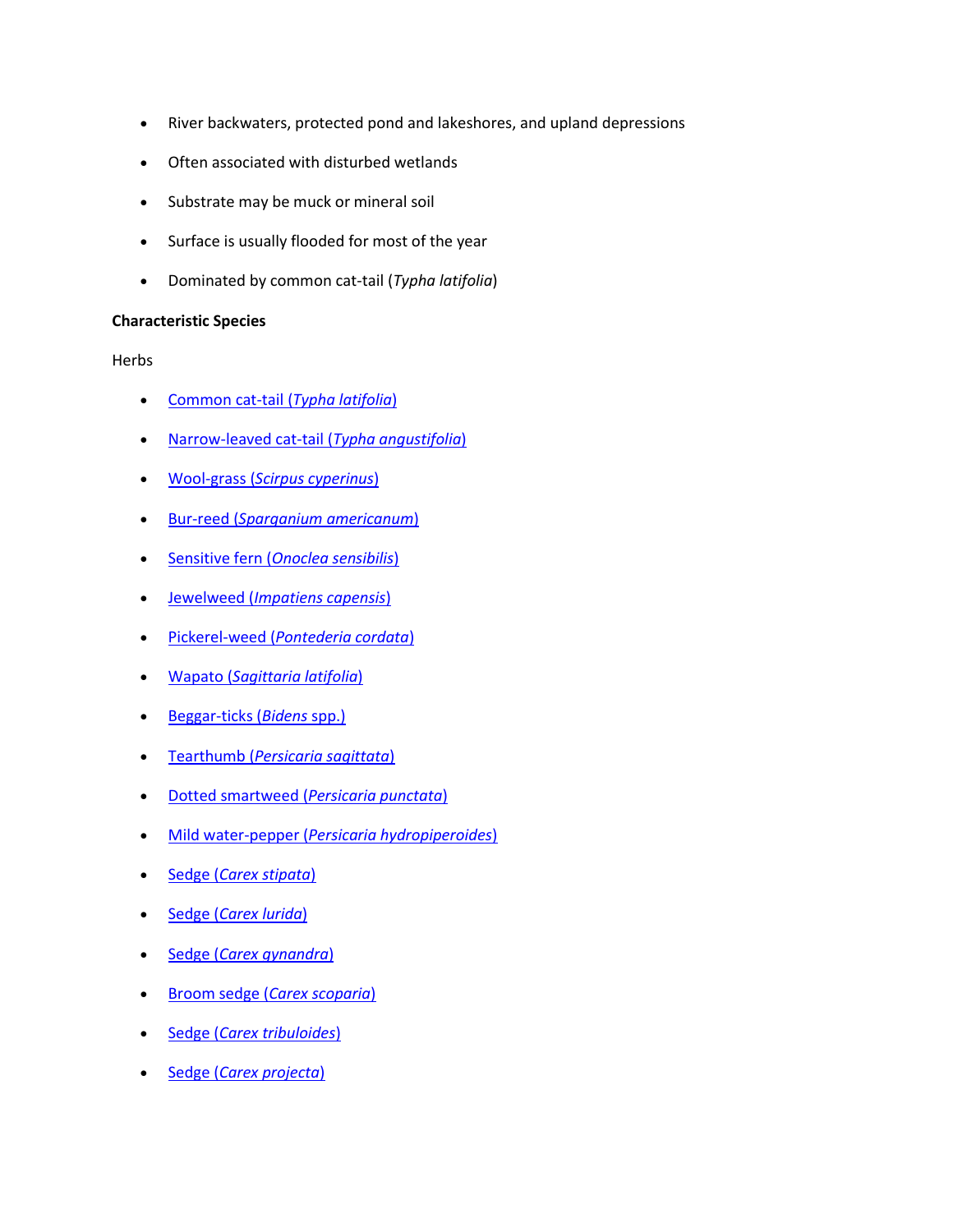- Sedge (*[Carex lacustris](http://www.natureserve.org/explorer/servlet/NatureServe?searchName=Carex+lacustris)*)
- [Sedges \(](http://www.natureserve.org/explorer/servlet/NatureServe?searchSciOrCommonName=carex)*Carex spp.*)
- [Tussock sedge \(](http://www.natureserve.org/explorer/servlet/NatureServe?searchName=Carex+stricta)*Carex stricta*)
- [Duckweed \(](http://www.natureserve.org/explorer/servlet/NatureServe?searchSciOrCommonName=lemna)*Lemna* spp.)

#### Exotic Species

- [Narrow-leaved cat-tail \(](http://www.natureserve.org/explorer/servlet/NatureServe?searchName=Typha+angustifolia)*Typha angustifolia*)
- Common reed (*[Phragmites australis](http://www.natureserve.org/explorer/servlet/NatureServe?searchName=Phragmites+australis+ssp.+australis)* ssp. *australis*)
- [Purple loosestrife \(](http://www.natureserve.org/explorer/servlet/NatureServe?searchName=Lythrum+salicaria)*Lythrum salicaria*)
- Hairy willow-herb (*[Epilobium hirsutum](http://www.natureserve.org/explorer/servlet/NatureServe?searchName=Epilobium+hirsutum)*)

# **International Vegetation Classification Associations:**

[Eastern Cattail Marsh](http://www.natureserve.org/explorer/servlet/NatureServe?searchCommunityUid=ELEMENT_GLOBAL.2.685511) (CEGL006153)

## **NatureServe Ecological Systems:**

[Laurentian-Acadian Freshwater Marsh \(](http://www.natureserve.org/explorer/servlet/NatureServe?searchSystemUid=ELEMENT_GLOBAL.2.731557)CES201.594)

# **Origin of Concept**

Fike, J. 1999. Terrestrial and palustrine plant communities of Pennsylvania. Pennsylvania Natural Diversity Inventory. Harrisburg, PA. 86 pp.

# **Pennsylvania Community Code**

HC : Cattail Marsh

#### **Similar Ecological Communities**

Clear dominance by cat-tail (*Typha* spp.) distinguishes this type from the other marsh/palustrine herbaceous types that occur in similar settings.

## **Fike Crosswalk**

Cat-tail Marsh

#### **Conservation Value**

Cat-tail Marsh can serve as an important habitat and food source for muskrats and shorebirds, such as the Marsh Wren (*Cistothorus palustris*) and American Bittern (*Botaurus lentiginosus*). This community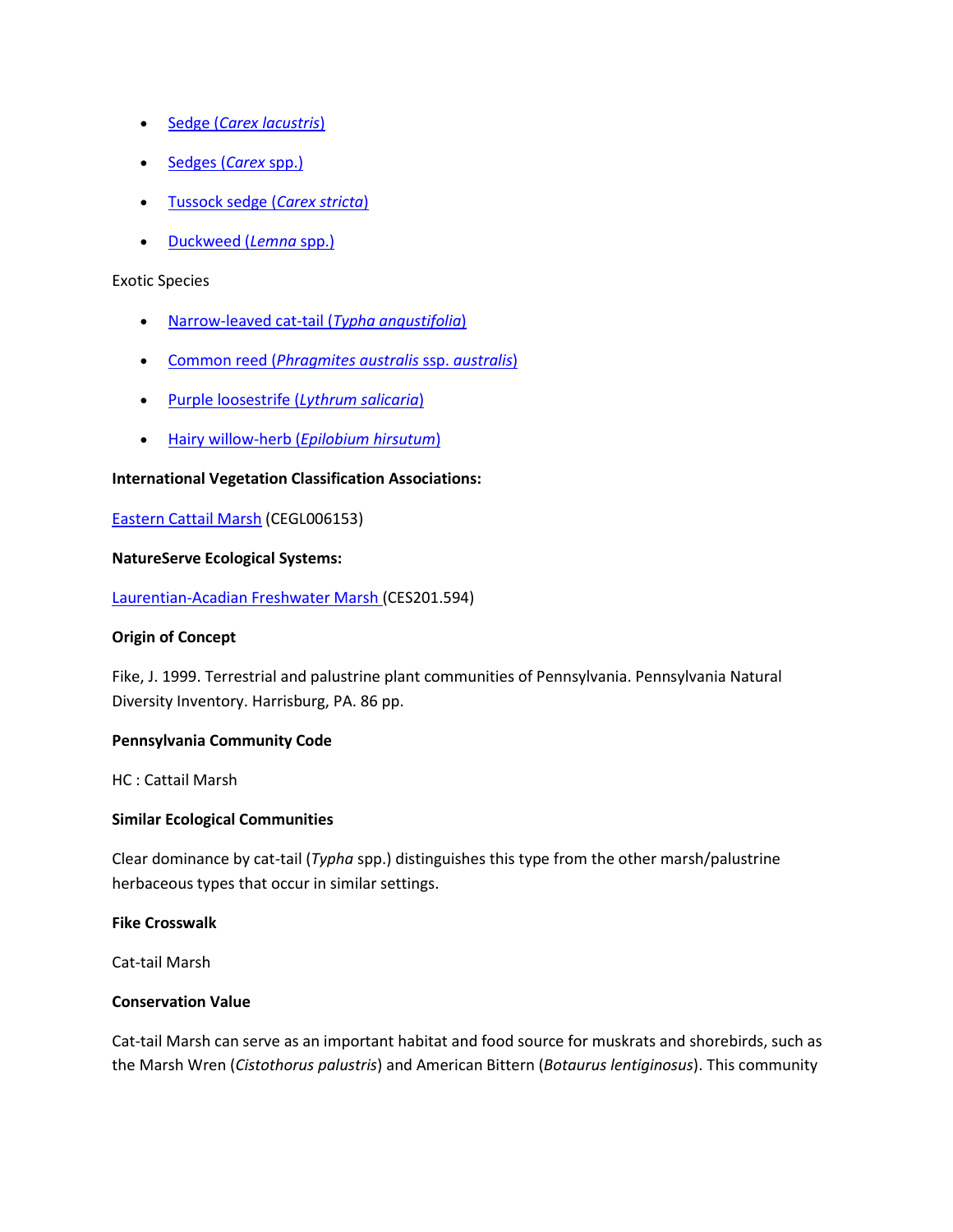also serves as a buffer for sediment and pollution runoff from adjacent developed lands by slowing the flow of surficial water causing sediment to settle within this wetland.

# **Threats**

Alteration to the hydrological regime and development are the major threats to this community (e.g., impoundments, beaver dams) and can lead to habitat destruction and/or shifts in community function and dynamics. Clearing and development of adjacent land can lead to an accumulation of agricultural run-off and pollution as well as sedimentation. Invasive plant species such as purple loosestrife (*Lythrum salicaria*) and common reed (*Phragmites australis*) can occur in this community. Cat-tail Marsh communities themselves can be a threat to other wetland communities through the clonal growth of cat-tails and displacement of other vegetation types.

# **Management**

A natural buffer around the wetland should be maintained in order to minimize nutrient runoff, pollution, and sedimentation. The potential for soil erosion based on soil texture, condition of the adjacent vegetation (mature forests vs. clearcuts) and the topography of the surrounding area (i.e., degree of slope) should be considered when establishing buffers. The buffer size should be increased if soils are erodible, adjacent vegetation has been logged, and the topography is steep as such factors could contribute to increased sedimentation and nutrient pollution. Direct impacts and habitat alteration should be avoided (e.g., roads, trails, filling of wetlands) and low impact alternatives (e.g., elevated footpaths, boardwalks, bridges) should be utilized in situations where accessing the wetland can not be avoided. Care should also be taken to control and prevent the spread of invasive species within the wetland.

# **Research Needs**

There is a need to collect plot data to characterize variations and guide further classification of this community.

# **Trends**

It is difficult to characterize the trend of this community but it typically occurs in degraded wetlands. Wetland protection has most likely stabilized the decline of these communities. The relative trend for this community is likely stable or may be increasing slightly due to hydrological alterations.

# **Range Map**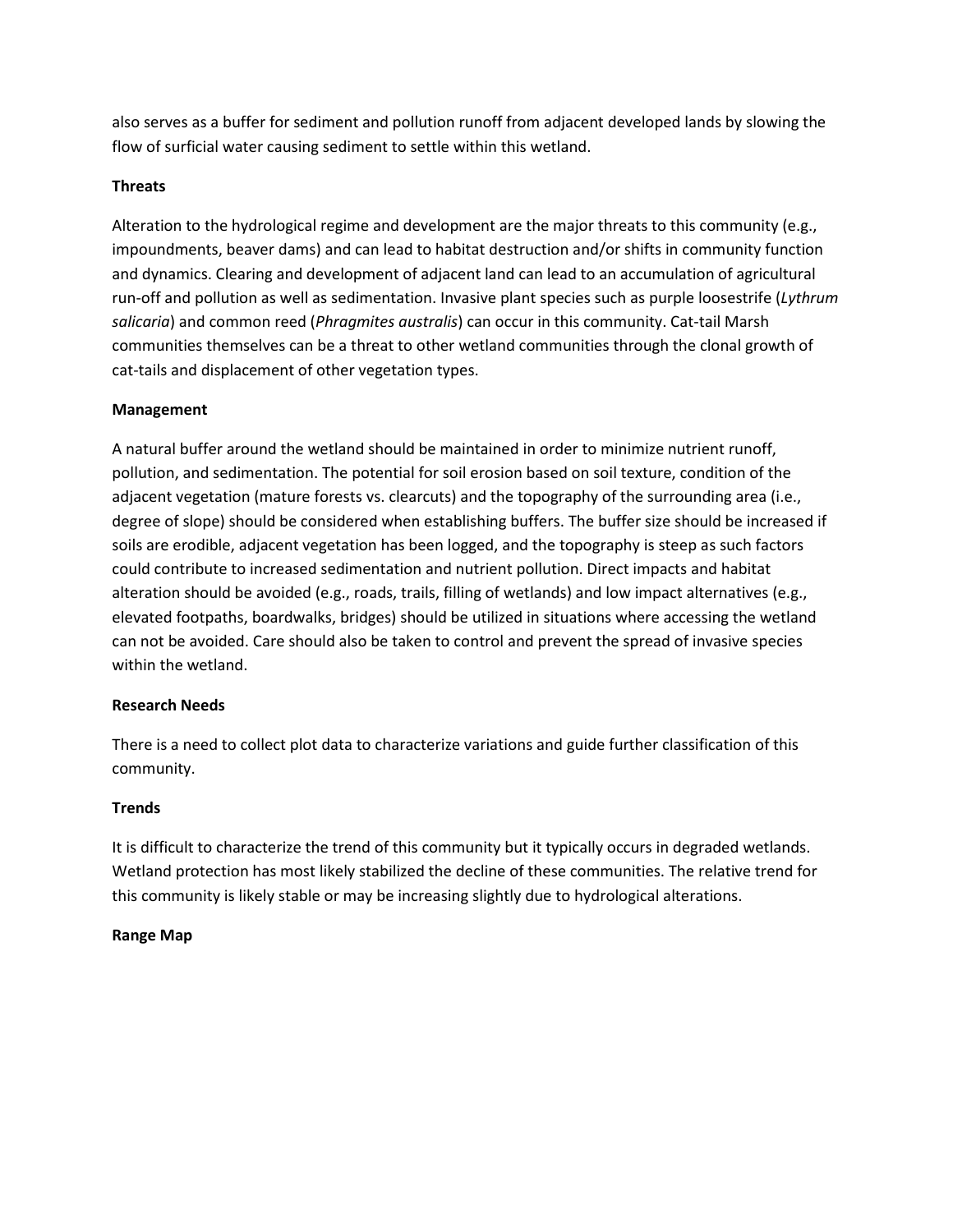

## **Pennsylvania Range**

Statewide

# **Global Distribution**

Connecticut, Delaware, Maine, Maryland, Massachusetts, North Carolina, New Hampshire, New Jersey, New York, Pennsylvania, Rhode Island, Virginia, Vermont, and West Virginia.

#### **References**

Breden, T. F. 1989. A preliminary natural community classification for New Jersey. Pages 157-191 in: E. F. Karlin, editor. New Jersey's rare and endangered plants and animals. Institute for Environmental Studies, Ramapo College, Mahwah, NJ. 280 pp.

Breden, T. F., Y. R. Alger, K. S. Walz, and A. G. Windisch. 2001. Classification of vegetation communities of New Jersey: Second iteration. Association for Biodiversity Information and New Jersey Natural Heritage Program, Office of Natural Lands Management, Division of Parks and Forestry, New Jersey Department of Environmental Protection, Trenton.

CAP [Central Appalachian Forest Working Group]. 1998. Central Appalachian Working group discussions. The Nature Conservancy, Boston, MA.

Clancy, K. 1996. Natural communities of Delaware. Unpublished review draft. Delaware Natural Heritage Program, Division of Fish and Wildlife, Delaware Division of Natural Resources and Environmental Control, Smyrna, DE. 52 pp.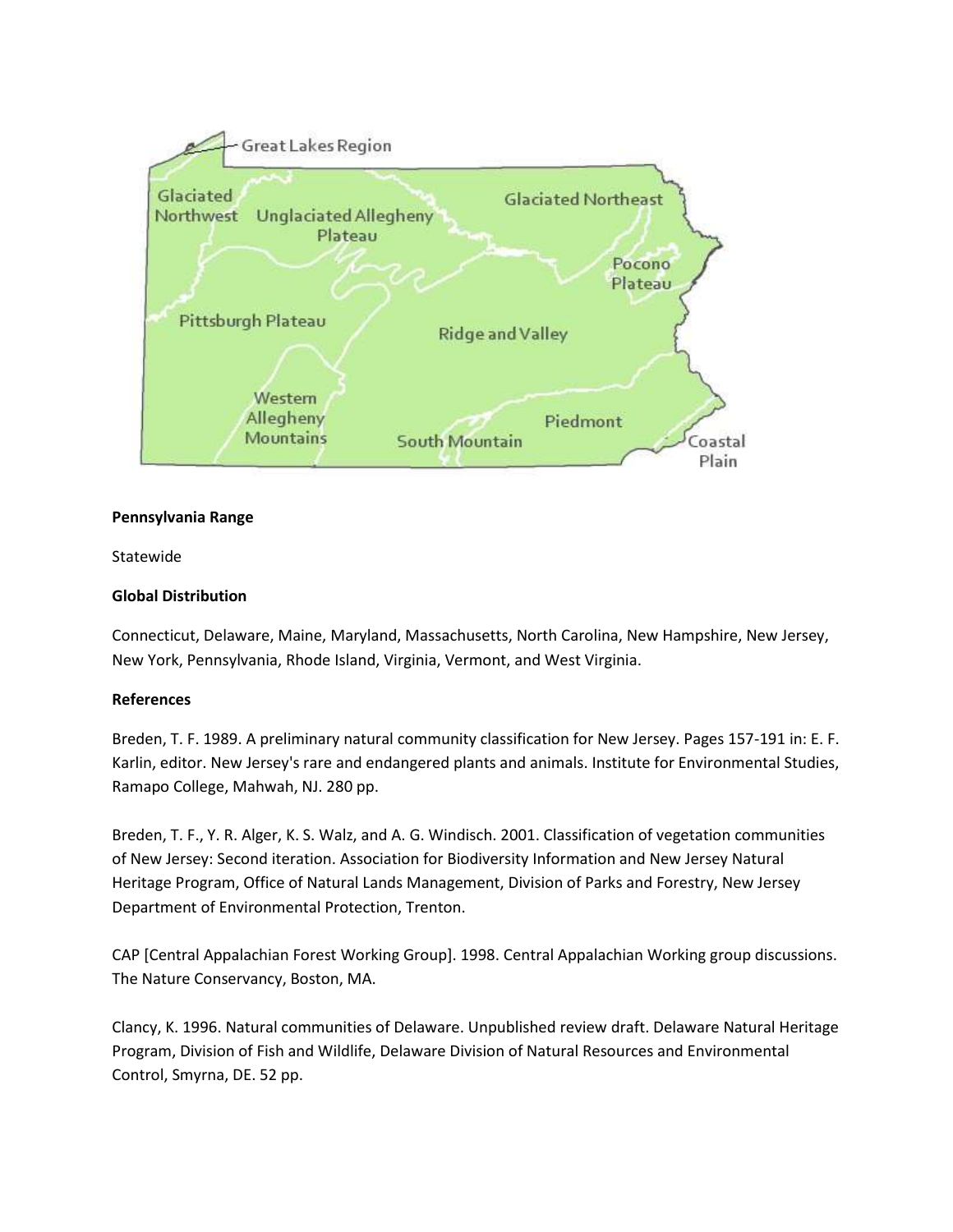Cowardin, L. M., V. Carter, F. C. Golet, and E. T. LaRoe. 1979. Classification of wetlands and deepwater habitats of the United States. U.S. Fish and Wildlife Service, Biological Service Program. FWS/OBS-79/31. Washington, DC. 103 pp.

Eastern Ecology Working Group of NatureServe. No date. International Ecological Classification Standard: International Vegetation Classification. Terrestrial Vegetation. NatureServe, Boston, MA.

Edinger, G. J., D. J. Evans, S. Gebauer, T. G. Howard, D. M. Hunt, and A. M. Olivero, editors. 2002. Ecological communities of New York state. Second edition. A revised and expanded edition of Carol Reschke's ecological communities of New York state. (Draft for review). New York Natural Heritage Program, New York State Department of Environmental Conservation, Albany, NY.

Fike, J. 1999. Terrestrial and palustrine plant communities of Pennsylvania. Pennsylvania Natural Diversity Inventory. Pennsylvania Department of Conservation and Recreation. Bureau of Forestry. Harrisburg, PA. 86 pp.

Gawler, S. C. 2002. Natural landscapes of Maine: A guide to vegetated natural communities and ecosystems. Maine Natural Areas Program, Department of Conservation, Augusta, ME. [in press]

Grace, J. B., and R. G. Wetzel. 1981. Habitat partitioning and competitive displacement in cattail (Typha): Experimental field studies. The American Midland Naturalist 118:463-474.

Harrison, J. W., compiler. 2004. Classification of vegetation communities of Maryland: First iteration. A subset of the International Classification of Ecological Communities: Terrestrial Vegetation of the United States, NatureServe. Maryland Natural Heritage Program, Maryland Department of Natural Resources, Annapolis. 243 pp.

Metzler, K. J., and J. P. Barrett. 2001. Vegetation classification for Connecticut. Draft 5/21/2001. Connecticut Department of Environmental Protection, Natural Resources Center, Natural Diversity Database, Hartford.

NRCS [Natural Resources Conservation Service]. 2004. Soil survey of Saratoga County, New York. USDA Natural Resources Conservation Service. 590 pp.

Northern Appalachian Ecology Working Group. 2000. Northern Appalachian / Boreal Ecoregion community classification (Review Draft). The Nature Conservancy, Eastern Conservation Science Center, Boston, MA. 117 pp. plus appendices.

Rawinski, T. 1984. Natural community description abstract - southern New England calcareous seepage swamp. Unpublished report. The Nature Conservancy, Boston, MA. 6 pp.

Sperduto, D. D., and W. F. Nichols. 2004. Natural communities of New Hampshire: A guide and